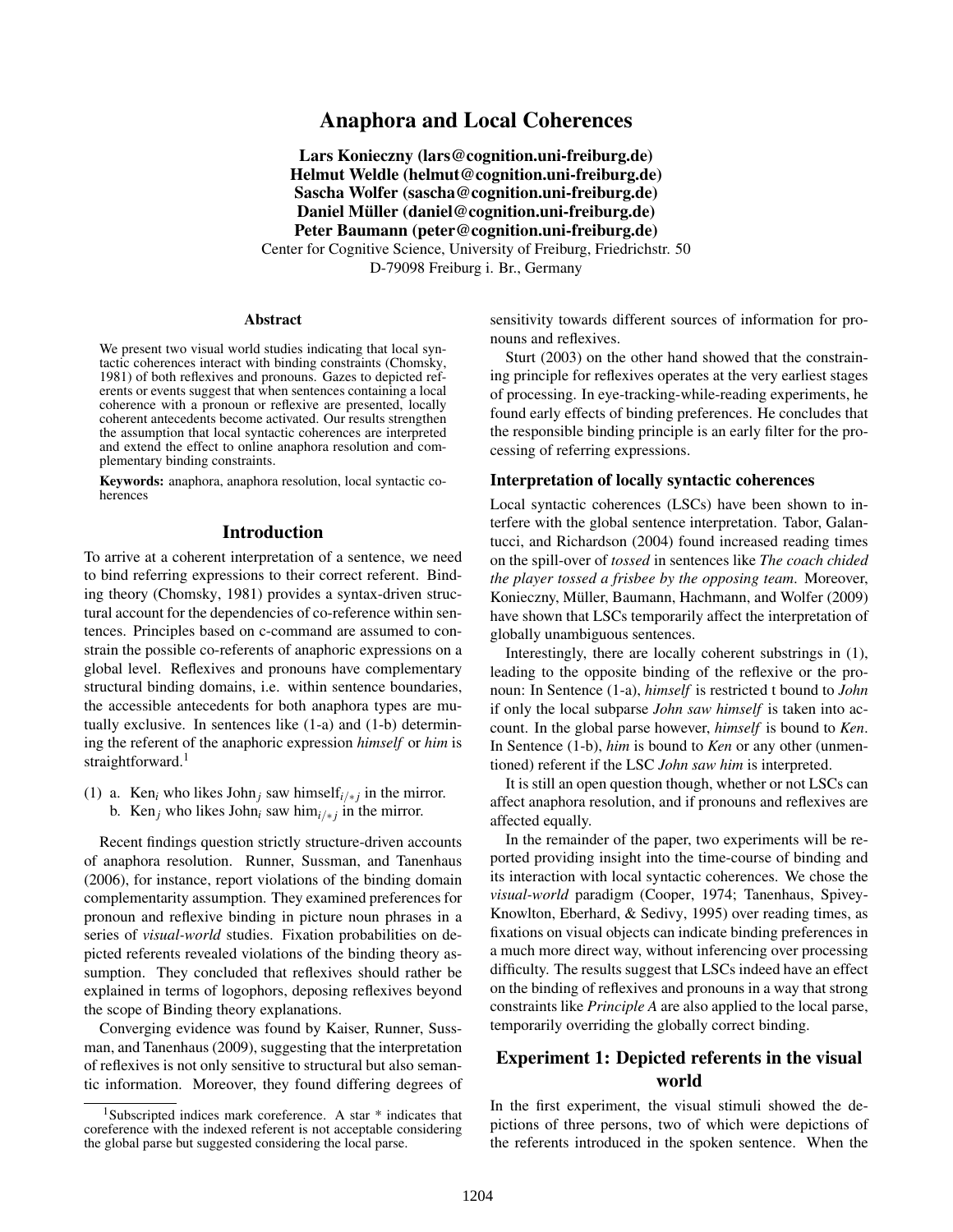antecedents get reactivated when a pronoun or reflexive is processed, we should see inreased gaze proportions on the corresponding referent. Following this logic, the gaze pattern should indicate how local syntactic coherences affect anaphora resolution.

## Materials and design

We tracked participant's gaze on depictions of three referents (cf. Figure [1\)](#page-1-0) while they listened to sentences like [\(2\).](#page-1-1) Materials were constructed according to a 2x2-design crossing the factors anaphor type (reflexive vs. pronoun) and presence of LSC (present vs. prevented), leading to four experimental conditions: reflexive with LSC [\(Sentence](#page-1-2) [\(2-a\)\)](#page-1-2), reflexive without LSC [\(Sentence](#page-1-3) [\(2-b\)\)](#page-1-3), pronoun with LSC [\(Sen](#page-1-4)[tence](#page-1-4) [\(2-c\)\)](#page-1-4), and pronoun without LSC [\(Sentence](#page-1-5) [\(2-d\)\)](#page-1-5). We prevented the LSC by inserting an adverb before the verb of the relative clause. Each participant was presented with 48 experimental sentences and an equal amount of sentencepicture pairs of comparable complexity. The task was to look at the pictures while listening to the sentences. Immediately after the sentence, participants had to click on the agent they considered to be most important in the scene. 25 participants took part in Experiment 1.

### Auditory stimuli

We recorded 48 sentences with normal speech tempo. Locally coherent sequences were recorded separately – as main clauses (*Der Sohn kämmte sich im Wohnzimmer ...*) – and spliced into surrounding sentences (without the starting determiner of the LSC to prevent sentence-initial prosody). By doing so, we wanted to minimize prosodic cues induced by the relative clause boundary and thereby destroying the local coherence. To minimize prosodic differences between conditions, control conditions were produced by splicing the adverbs (*grundlich/thoroughly*) into the first two conditions. This method was necessary since earlier findings indicated strong sensitivity to prosodic cues [\(Konieczny et al.,](#page-5-5) [2009\)](#page-5-5). These effects are outside the scope of this study. The resulting experimental stimuli still sounded natural, as was established in a pre-test with native speakers who where naïve with respect to the research questions at hand.

<span id="page-1-2"></span><span id="page-1-1"></span>(2) a. *Reflexive, LSC*

Während der Vater<sub>i</sub>, den der Sohn<sub>j</sub> kämmte, While the father<sub>i</sub>, who the son<sub>j</sub> combed, sich<sub>*i/∗ i*</sub> himself<sub>i/\*j</sub> in the living room dressed, ... im Wohnzimmer anzog, ... *While the father who the son combed dressed himself in the living room, . . .*

<span id="page-1-3"></span>b. *Reflexive, no LSC*

Während der Vater<sub>i</sub>, den der Sohn gründlich While the father<sub>i</sub>, who the son combed, kämmte. thoroughly himself<sub>i</sub> in the living room dressed, ... sich*<sup>i</sup>* im Wohnzimmer anzog, ... *While the father who the son combed thoroughly dressed himself in the living room, . . .*

## <span id="page-1-4"></span>c. *Pronoun, LSC*

Während der Vater<sub>*i*</sub>, den der Sohn<sub>*j*</sub> kämmte, While the father<sub>i</sub>, who the son<sub>j</sub> combed, ihn*j*/∗*<sup>i</sup>* im him<sub>*i/\*j*</sub> in the living room dressed, ... Wohnzimmer anzog, ... *While the father who the son combed dressed him in the living room, . . .*

<span id="page-1-5"></span>d. *Pronoun, no LSC*

Während der Vater, den der Sohn<sub>j</sub> gründlich While the father, who the son<sub>j</sub> thoroughly kämmt, ihn<sub>j</sub> im combs,  $\lim_{j}$  in the living room dresses, ... Wohnzimmer anzieht, ... *While the father who the son combed thoroughly dresses him in the living room, . . .*

Visual stimuli The visual stimuli of Experiment 1 consisted of three referents. The globally suggested agent, the agent contained in the LSC and a third, non-mentioned referent (see Figure [1\)](#page-1-0).The positions of the referents was crossbalanced over all trials and participants.



<span id="page-1-0"></span>Figure 1: A picture of three referents from Experiment 1. The father (top), the son (right), and a clown (left).

## Hypotheses

We expect the LSC to have an influence on fixation probabilities when the anaphor is heard or shortly after. If the LSC has an effect, we expect fixation probabilities on the referent denoted by the LSC to be increased, compared to sentences where no LSC is present. Therefore, when sentences like [\(2-a\)](#page-1-2) are heard, fixation probabilities on the *son* should increase compared to sentences like [\(2-b\)](#page-1-3) because the son is the only possible referent of the local interpretation of *sich/himself*. Accordingly when sentences like [\(2-c\)](#page-1-4) are heard, we expect fixation probabilites on the *father* to increase compared to sentences like [\(2-d\)](#page-1-5) because the father is one possible referent of the local interpretation of *ihn/him*. We expect the effect for the reflexive condition to be stronger than for the pronoun, because the reflexive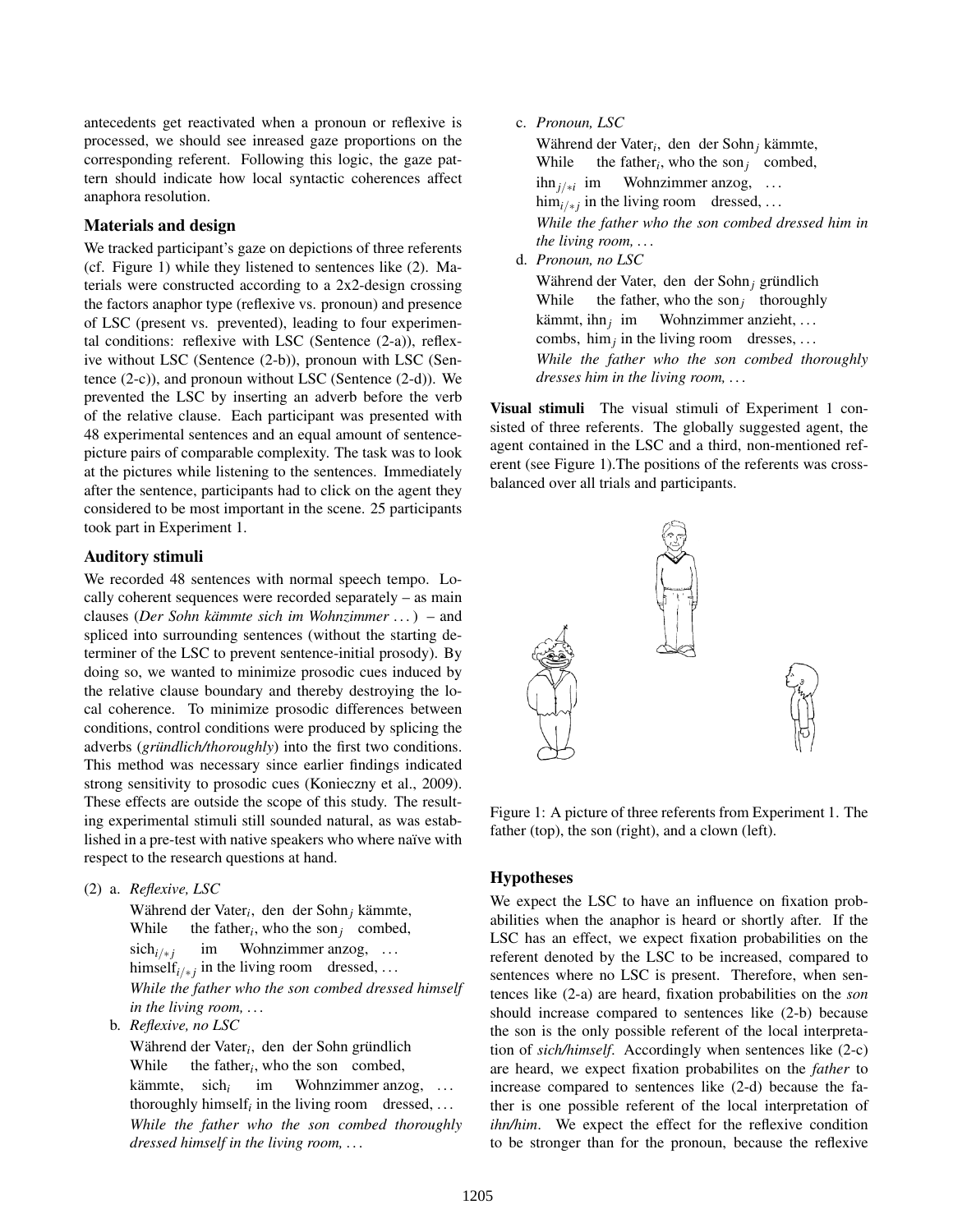*sich/himself* corefers in its local interpretation with the agent of the LSC (the *son*) whereas the pronoun *ihn/him* corefers in its local interpretation with the first-mentioned agent (the *father*) but also with every other referent except the *son*.

#### Results

For reflexives (Figure [2\)](#page-2-0), there are significantly more fixations on the referent denoted by the LSC, when the LSC was present than when it was absent. Fixation probabilities differ significantly in the range from 500 ms to about 1600 ms after the onset of the reflexive in the spoken stimulus. The referent denoted by the global meaning of the sentence is fixated the most after about 1200 ms after the synchronization point, indicating that the participants understood the spoken stimuli. The non-overlapping standard errors indicate significant differences of mean fixation probabilities in the different conditions. This was further validated by fitting a linear mixed effects model using the statistical software R [\(R Develop](#page-5-8)[ment Core Team,](#page-5-8) [2010\)](#page-5-8) with the package lme4 [\(Bates,](#page-5-9) [2007\)](#page-5-9). Analyses of fixation patterns for the relevant sections revealed significant differences, as tested with MCMC-sampling (all  $p<sub>5</sub> < 0.05$ . However, for the pronoun condition, we found no reliable difference in fixations on the referent denoted by the LSC when a LSC was present compared to when it was absent (Figure [3\)](#page-2-1).



<span id="page-2-0"></span>Figure 2: Results for *reflexives*: Proportion of fixations on the *globally correct referent* (blue lines), the *local referent* (red), and on an *unmentioned person* (green). Zero marks the onset of the reflexive in the spoken stimulus. There are significantly more fixations to the local referent (red lines), when a LSC was present (solid) than in the control condition (dashed), in the range of about 500 ms to 1600 ms.

## **Discussion**

The results clearly indicate that binding can be disturbed by a local syntactic coherence, at least for reflexives. The lack of a local coherence effect for pronouns in this experiment might have several reasons: Due to their complementary binding domains, pronouns would have their antecedent outside the



<span id="page-2-1"></span>Figure 3: Results for *pronouns*: Proportion of fixations on the *globally correct referent* (blue lines), the *local referent* (red), and on an *unmentioned person* (green). Zero marks the onset of the pronoun in the spoken stimulus. There was no reliable difference in fixations to the local referent (red lines), when a LSC was present (solid) than in the control condition (dashed).

actual local coherence. Another possibility is that participants might have looked at both of the two actors (the *agent* and the *patient*) in transitive events, such that the gazes are not as informative for the pronoun cases as for the reflexive cases, where there is only one actor (the *agent*) in each event. These, and other potential problems of Experiment 1 were dealt with in Experiment 2.

# Experiment 2: Depicted events in the visual world

In Experiment 2, we used depicted events instead of referents. By doing so, we were able to provide a unique depiction even for the transitive (i.e. pronoun) cases. We also used a different control condition (i.e. locally non-coherent condition), which is more effective than inserting an adverb before the verb, as in Experiment 1. We used particle verbs, such as *an-ziehen*, in the non-local conditions. In main clauses, the particle *an* would have to be seperated and placed at the end of the clause, as in: der Sohn *zieht* sich *an*.

### Materials and design

Again, we used a 2x2-design crossing the type of anaphora (reflexive vs. pronoun) and the presence of the LSC (present vs. absent). Note, that the type of scene (depiction of transitive or reflexive actions) was always presented with the corresponding type of anaphor. So, reflexive scenes like those in Figure [4](#page-3-0) were always presented with sentences like [\(3-a\)](#page-3-1) and [\(3-b\),](#page-3-2) transitive scenes (Figure [5\)](#page-4-0) were presented with sentences like [\(3-c\)](#page-3-3) and [\(3-d\).](#page-3-4) The task was to click on (one of the) correct scenes after hearing the sentence. 36 participants took part in Experiment 2.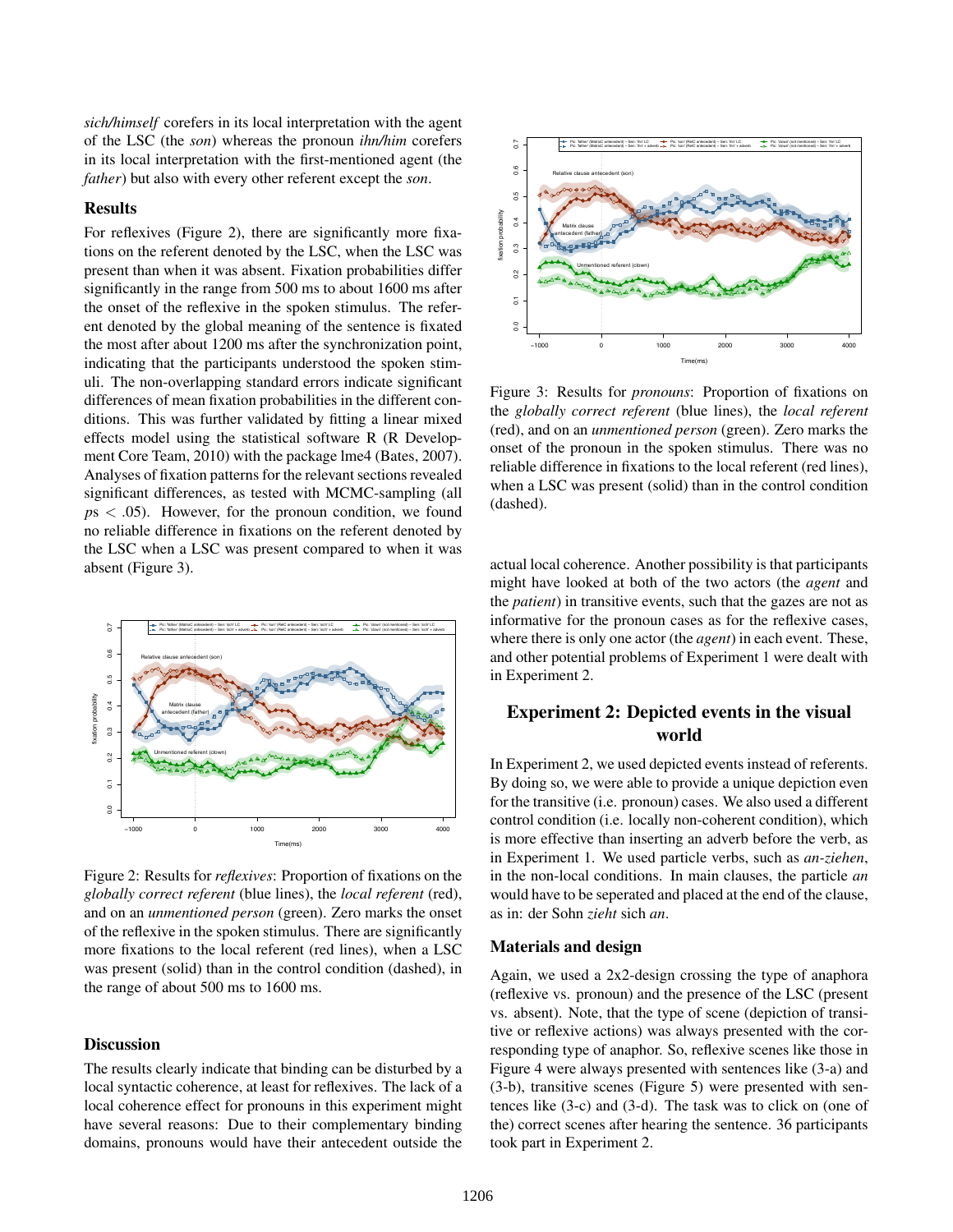Auditory stimuli We recorded 24 sentences and used the double amount of sentence-picture pairs as fillers. Again, the local coherent substring was spliced into the surrounding sentence. To create the control conditions, we swapped the verb of the relative clause (*kämmte/combed*) with the second verb of the sentences [\(3-a\)](#page-3-1) and [\(3-c\)](#page-3-3) (*anzog/dressed*), which was always a particle verb. When a particle verb is placed inside the relative clause, the LSC is no longer valid (\* *Der Sohn anzog sich/ihn im Wohnzimmer . . .*).

<span id="page-3-1"></span>(3) a. *Reflexive, LSC*

Während der Vater<sub>i</sub>, den der Sohn<sub>j</sub> kämmte, While the father<sub>*i*</sub>, who the son<sub>*j*</sub> combed, sich<sub>*i/∗ i*</sub> himself<sub>i/\*j</sub> in the living room dressed, ... im Wohnzimmer anzog, ... *While the father who the son combed dressed himself in the living room, . . .*

<span id="page-3-2"></span>b. *Reflexive, no LSC*

Während der Vater<sub>i</sub>, den der Sohn anzog, sich<sub>i</sub> While the father<sub>*i*</sub>, who the son dressed, himself<sub>*i*</sub> im Wohnzimmer kämmte, ...

in the living room combed, ...

*While the father who the son dressed combed himself in the living room, . . .*

<span id="page-3-3"></span>c. *Pronoun, LSC*

Während der Vater<sub>i</sub>, den der Sohn<sub>j</sub> kämmte, While the father<sub>i</sub>, who the son<sub>j</sub> combed, ihn*j*/∗*<sup>i</sup>* im him<sub>*i/\*j*</sub> in the living room dressed, ... Wohnzimmer anzog, ... *While the father who the son combed dressed him in the living room, . . .*

<span id="page-3-4"></span>d. *Pronoun, no LSC*

Während der Vater, den der Sohn<sub>j</sub> anzog, ihn<sub>j</sub> While the father, who the son<sub>j</sub> dressed, him<sub>*j*</sub> im Wohnzimmer kämmte, ...

in the living room combed, ...

*While the father who the son dressed combed him in the living room, . . .*

Visual stimuli We used scene depictions instead of referents. Sentences with reflexives were always presented with scenes depicting reflexive actions (Figure [4\)](#page-3-0), whereas sentences with pronouns were always presented with scenes depicting transitive actions (Figure [5\)](#page-4-0). This procedure lead to a total of 192 scenes. The positions of the scenes were crossbalanced over all trials and participants.

In the reflexive conditions (Sentences [\(3-a\)](#page-3-1) and [\(3-b\)\)](#page-3-2) the global interpretation of [Sentence](#page-3-1) [\(3-a\)](#page-3-1) refers to the scene where *the father is dressing himself* (the lower left scene in Figure [4\)](#page-3-0). The LSC is referring to *the son combing himself* (the upper left scene in Figure [4\)](#page-3-0).

Because we generated the control conditions by swapping the verbs, the depicted target and control events were different. That is, for locally coherent sentences the target scene was *the son combing himself* (the upper left scene in Figure [4\)](#page-3-0), whereas for the non-coherent controls, the corresponding scene was *the son dressing himself* (the upper right scene in Figure [4\)](#page-3-0). Accordingly, the globally correct scene for [Sen](#page-3-2)[tence](#page-3-2) [\(3-b\)](#page-3-2) changes from *the father dressing himself* (the lower left scene in Figure [4\)](#page-3-0) to *the father combing himself* (the lower right scene in Figure [4\)](#page-3-0).



<span id="page-3-0"></span>Figure 4: A picture of four scenes depicting reflexive actions from Experiment 2. The son combing himself (upper left), the son dressing himself (upper right), the father dressing himself (lower left), and the father combing himself (lower right).

In the pronoun condition with an LSC (Sentence  $(3-c)$ ) the global sentence meaning refers to the scene where *the son is combing the father* (the upper left scene in Figure [5\)](#page-4-0) as well as to the scene where *the father is dressing the son* (the lower right scene in Figure [5\)](#page-4-0). The meaning of the LSC is also referring to the scene where *the son is combing the father*. Importantly, in the pronoun condition with an LSC, both global and local meanings are referring to the same scene.

Again, the control condition was generated by swapping the verbs, therefore the depicted target control events were also different. For locally coherent sentences the target scene was the *the son combing the father* (the upper left scene in Figure [5\)](#page-4-0), whereas for the non-coherent controls, the corresponding scene was *the son dressing the father* (the upper right scene in Figure [5\)](#page-4-0). Accordingly, the globally correct scene for [Sentence](#page-3-4) [\(3-d\)](#page-3-4) changes from *the father dressing the son* (the lower right scene in Figure [5\)](#page-4-0) to *the father combing the son* (lower left scene in Figure [5\)](#page-4-0).

## Hypotheses

Reflexive condition We again expect a contrast in fixation probabilities between sentences with LSC [\(Sentence](#page-3-1) [\(3-a\)\)](#page-3-1) and sentences without LSC [\(Sentence](#page-3-2) [\(3-b\),](#page-3-2) such that the picture depicting the event expressed by the LSC (*Der Sohn kämmt sich im Wohnzimmer*) is fixated more often when the LSC is present than when it is not (\* *Der Sohn anzog sich im Wohnzimmer*). This effect should show up shortly after the offset of the reflexive. The other event, which is described by the main clause (*the father dressing* (LSC) *or combing* (no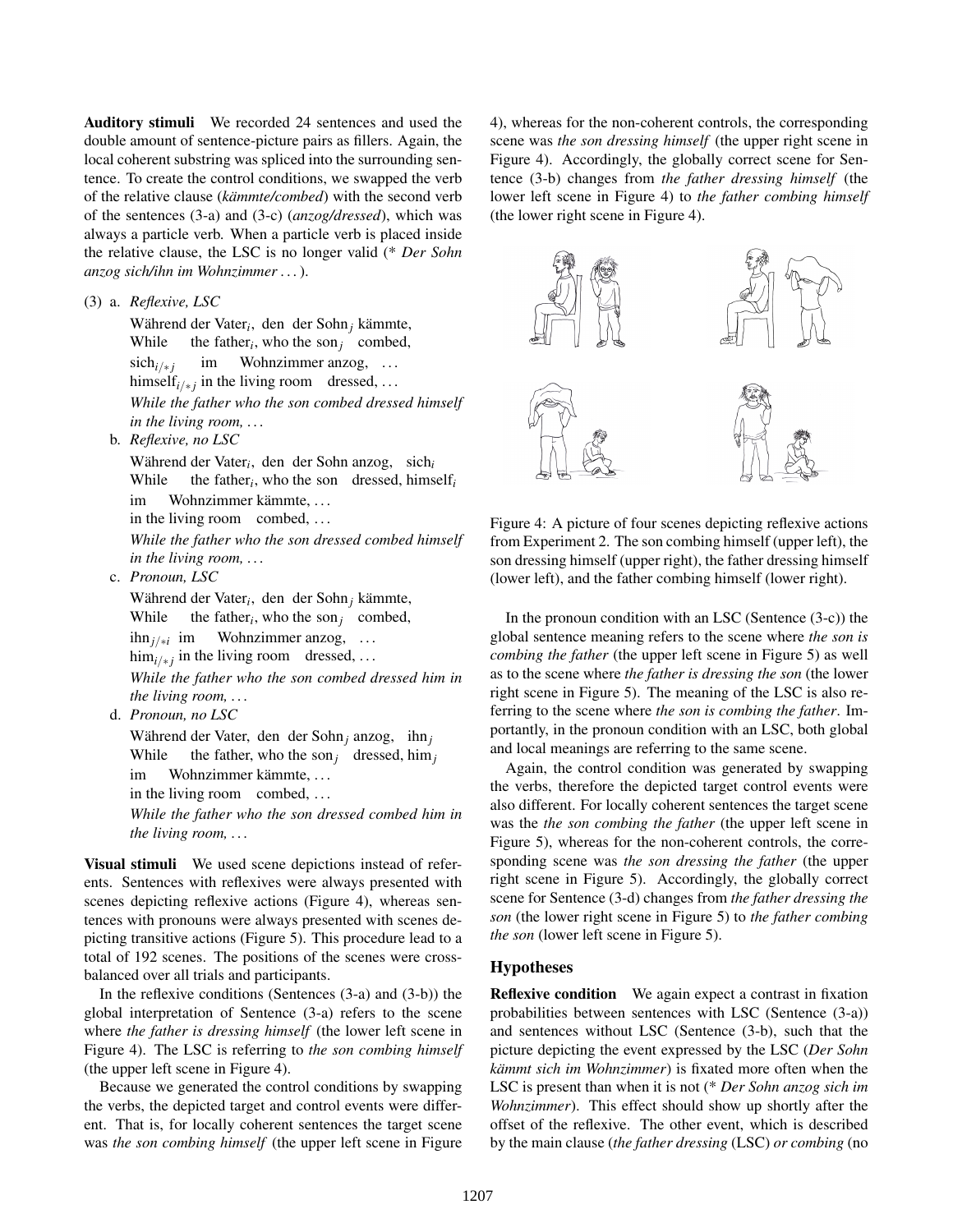

<span id="page-4-0"></span>Figure 5: A picture of four scenes depicting transitive actions from Experiment 2. The son combing the father (upper left), the son dressing the father (upper right), the father combing the son (lower left) and the father dressing the son (lower right).

LSC) *himself*) should be fixated later as soon as the event is mentioned.

Pronoun condition In the pronoun condition both the global and the local meaning of the sentence refer to the same scene (*the son combing the father*), therefore we expect a "boost effect" on fixation probabilities on this scene, i.e. we expect fixation probabilities to be high in the control condition [\(Sentence](#page-3-4) [\(3-d\)\)](#page-3-4), but even higher in the local coherent condition [\(Sentence](#page-3-3) [\(3-c\)\)](#page-3-3). Furthermore, fixation probabilities on the event described in the main clause should rise as soon as the corresponding event is mentioned, i.e. in the LSC condition, the fixations on the main verb action depiction should be delayed until after the offset of the local coherence.

### Results

For reflexives (Figure  $6)^2$  $6)^2$  $6)^2$ , there are significantly more fixations to the scene denoted by the LSC when the LSC was present than when the LSC was absent. This effect ranges from about 800 ms to after 2000 ms from the onset of the reflexive. Of course, during the matrix clause at the end of the sentence, the highest proportion of fixations is on the scene denoted by the matrix clause (after about 2200 ms from the onset of the reflexive).

For pronouns (Figure [7\)](#page-5-10), the meaning of the LSC coincides with the globally correct meaning of the relative clause, which are therefore depicted by the same scene. The significant difference between the LSC and the non-LSC condition demonstrates the expected "boost effect". This effect lasts from 200 ms to about 1000 ms after the onset of the pronoun. When the event denoted by the matrix clause is described, there are the most fixations on the corresponding scene (after about 2200 ms). Again, the indication of significant differences by non-overlapping standard errors were further validated by fitting a linear mixed effects model (all *p*s < .05).



<span id="page-4-1"></span>Figure 6: Results for *reflexives*: Proportion of fixations on the depicted event with the *globally correct binding* (blue lines), the *local binding* (red). Fixations on the other depictions are not plotted. Zero marks the onset of the reflexive in the spoken stimulus. There are significantly more fixations to the local binding depiction (red lines), when a LSC was present (solid) than in the control condition (dashed), in the range of about 800 ms to after 2000 ms.

#### **Discussion**

Experiment 2 replicates the results for reflexives in Experiment 1. Ignoring for a minute the period where the effect seems to be reversed, about 800 ms after the reflexive we see the local coherence effect, i.e. more looks to the locally coherent, or the control scene, respectively, when there is a local coherence in the speech input, than when there is none. Different from experiment 1, we also found a local coherence effect with pronouns. As discussed above, this might be due to the fact that the target picture in Experiment 2 is a single scene including the directionality of the action, whereas there are two depicted target actors involved in transitive actions in Experiment 1. Most notably, interpreting the pronoun within the local coherence overlaps with the meaning of the relative clause itself, so that the effect amounts to boosting the correct interpretation. The short inverse effect for reflexives starting even before the reflexive and lasting to about 200 ms after the onset of the reflexive might seem worrying at first glance. Note however that this effect is likely due to the fact that different target scenes where used for the target and the control condition (due to swapping the verbs). This difference could hence be attributed to differences in visual saliency between the two depictions. Moreover, the swapped verbs themselves might have added to the effect: particle verbs clearly morphologically indicate a clause boundary, whereas the verbs used for local coherences do not. Detection of a clause boundary might have triggered a short-lived attention-shift towards pic-

<span id="page-4-2"></span> $2$ For expository reasons only fixation probabilities on the locally and globally denoted scenes were plotted.